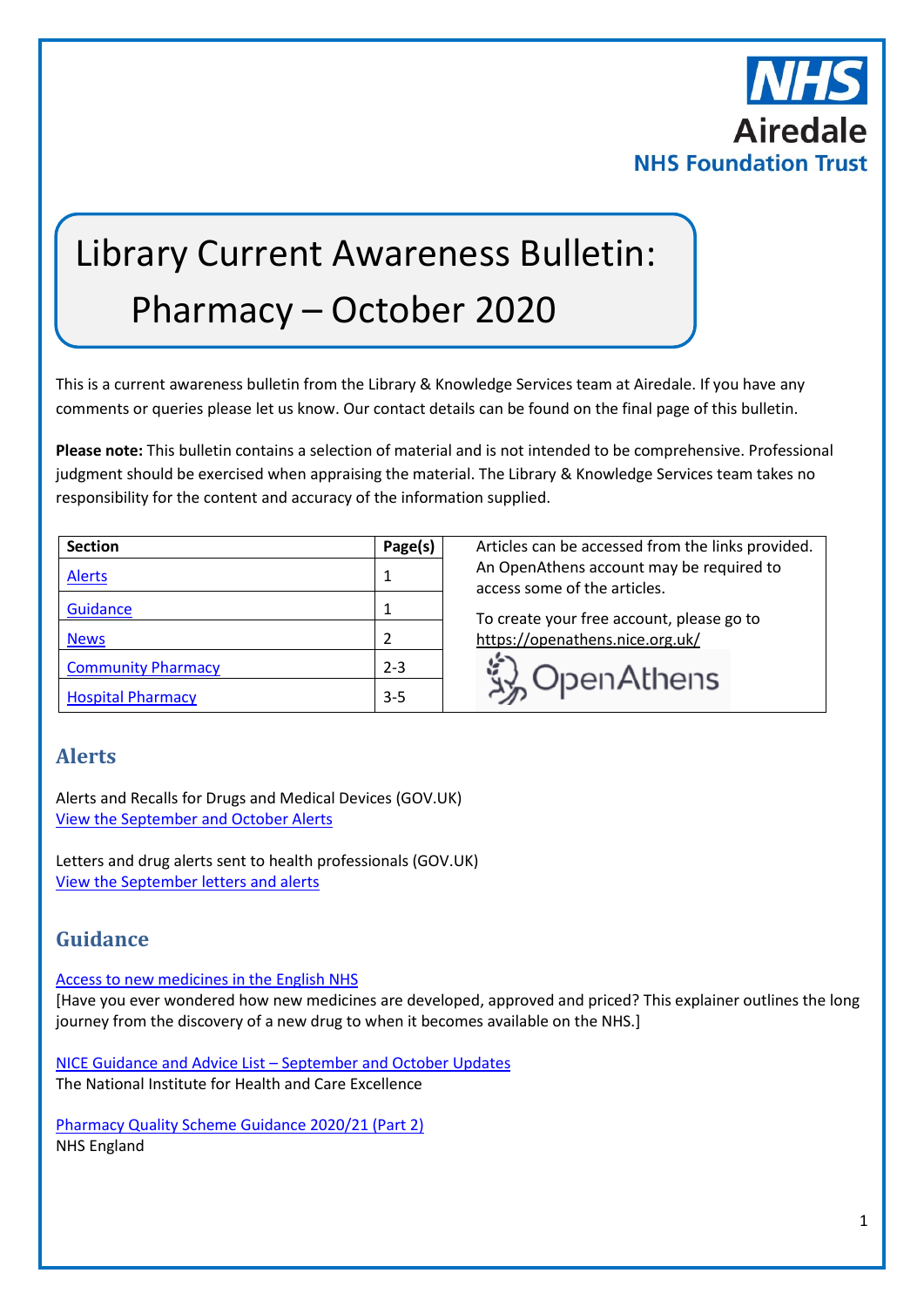## <span id="page-1-0"></span>**News**

#### [Need for tech to reduce medication error and improve patient safety](https://www.nationalhealthexecutive.com/articles/omnicell-tech-medication-error-patient-safety-webinar)

Omnicell, National Health Executive

September 2020

[Provides an overview, and a link to watch the recording, of a health summit held recently to discuss the impact of medication errors on patients and the NHS.]

[Putting the R into pharmacy: Developing open-source analytics for better pharmacy stock control](https://www.health.org.uk/funding-and-partnerships/programmes/open-source-analytics-for-better-pharmacy-stock-control)

The Health Foundation

September 2020

[The project described is one of ten selected as part of a programme to improve analytical capability in health and care services.]

[Risks of Supermarket Medicine Substitutions](https://www.rpharms.com/about-us/news/details/risks-of-supermarket-medicine-substitutions)

Royal Pharmaceutical Society October 2020

[The RPS has written to the British Retail Consortium to express concern that substitutions of medicines as part of supermarket home delivery practices are putting customers at risk.]

[RPS calls for action to fight counterfeit medicines](https://www.rpharms.com/about-us/news/details/rps-calls-for-action-to-fight-counterfeit-medicines)

Royal Pharmaceutical Society October 2020 [The RPS has called on the UK Government to take immediate action to prevent counterfeit medicines entering the medicines supply chain following the UKs exit from the European Union.]

[RPS Welcomes Pause in Withdrawal of Priadel](https://www.rpharms.com/about-us/news/details/rps-welcomes-pause-in-withdrawal-of-priadel-)

Royal Pharmaceutical Society October 2020 [The withdrawal of Priadel, a brand of lithium taken by people with bipolar disorder, will be paused while the Competition and Markets Authority investigates.]

# <span id="page-1-1"></span>**Community Pharmacy**

[Evaluating an implementation programme for medication review with follow-up in community pharmacy using a](https://bmjopen.bmj.com/content/10/9/e036669)  [hybrid effectiveness study design: translating evidence](https://bmjopen.bmj.com/content/10/9/e036669) into practice

Varas-Doval, R. et al *BMJ Open*, vol. 10(9) September 2020 [This study aimed to evaluate an implementation programme of a community pharmacy medication review with follow-up (MRF) service using a hybrid effectiveness-implementation study design, and to compare the clinical and humanistic outcomes with those in a previously conducted cluster randomised controlled trial (cRCT). 222 pharmacists, providing MRF to polymedicated patients aged 65 or over, from 135 community pharmacies in Spain participated. The primary outcomes for the implementation programme were progress, reach, fidelity and integration. The secondary outcomes were number of medications, non-controlled health problems, emergency visits, hospitalisations and health-related quality of life, which were compared with a previous 6-month cluster RCT.]

[Evaluation of patient's knowledge about oral anticoagulant medicines and use of alert cards by community](https://link.springer.com/article/10.1007%2Fs11096-020-01134-w)  [pharmacists](https://link.springer.com/article/10.1007%2Fs11096-020-01134-w)

Jani, Y.H. et al *International Journal of Clinical Pharmacy* September 2020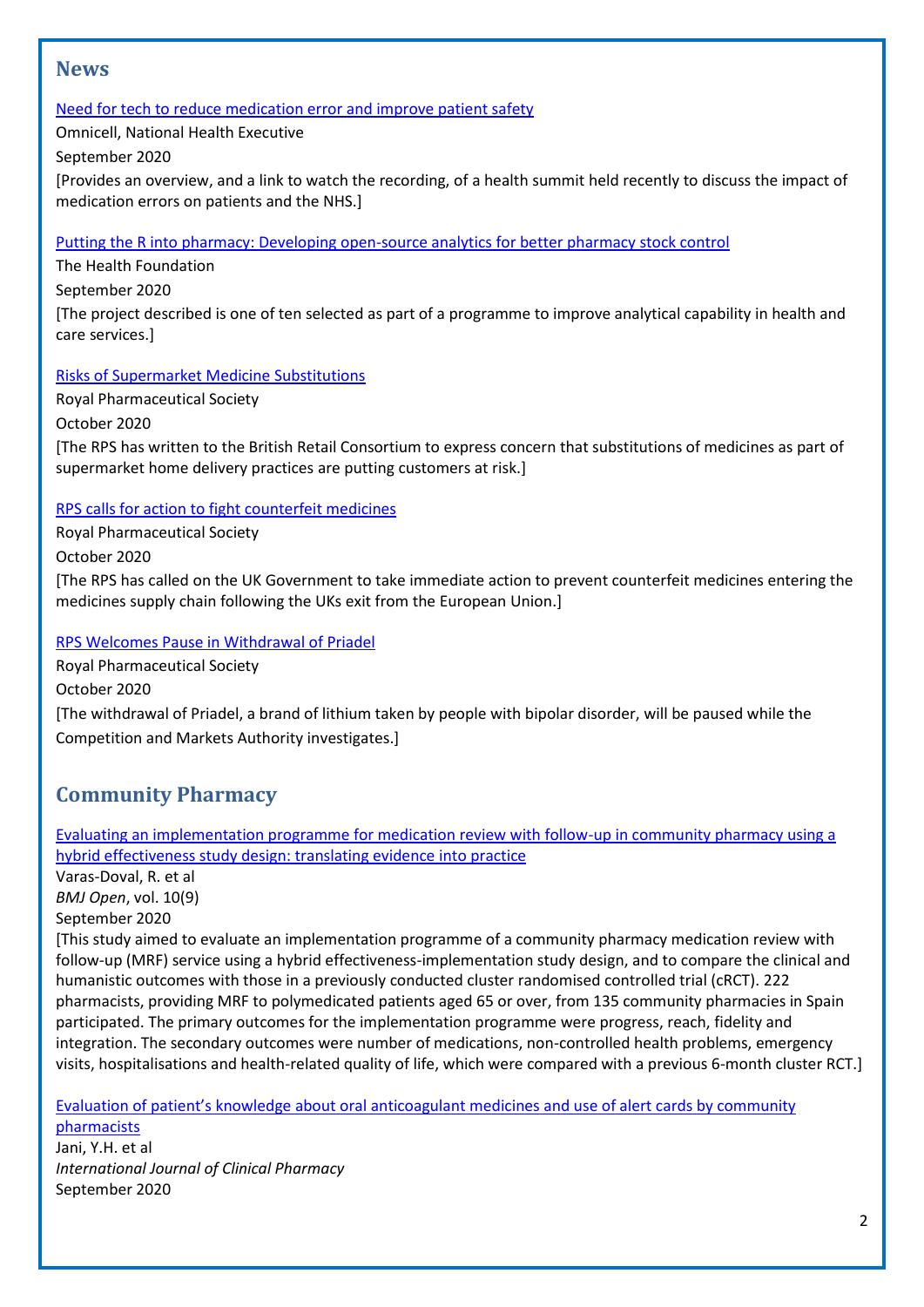[An online survey-based evaluation was conducted over a five-month period in pharmacies in England to ascertain patients' knowledge, use of anticoagulant alert cards, compliance with national monitoring requirements for warfarin, and frequency and nature of community pharmacist involvement in optimisation. Differences between patients on direct-acting oral anticoagulant agents and warfarin were assessed using Chi squared tests. The main outcome measure was patients' knowledge and use of anticoagulant alert cards. 1,515 pharmacies participated.]

[Over-the-counter codeine: can community pharmacy staff nudge customers into its](https://www.mdpi.com/2226-4787/8/4/185) safe and appropriate use? Mody, S. et al

*Pharmacy*, vol. 8(4) October 2020

[An educational patient safety card was developed and piloted to see if it 'nudged' UK customers into the safe and appropriate use of over-the-counter (OTC) codeine. Exploratory analysis was conducted by (i) recording quantitative interactions for people requesting OTC codeine in community pharmacies; and (ii) a web-based pharmacy staff survey. 24 pharmacies submitted data on 3,993 interactions using the Patient Safety Card.]

[The development and proof of principle test of TRIAGE: A practical question set to identify and discuss medication](https://www.mdpi.com/2226-4787/8/4/178)[related problems in community pharmacy](https://www.mdpi.com/2226-4787/8/4/178)

Vervloet, M. et al *Pharmacy*, vol. 8(4) September 2020

[This study aimed to develop and test a practical set of questions for pharmacy technicians, called TRIAGE, to identify problems during encounters. In ten community pharmacies, from the pharmacy chain BENU Apotheken in the Netherlands, 17 pharmacy technicians used TRIAGE during encounters with patients who collected their cardiovascular medication. For each encounter, pharmacy technicians registered the identified problems and suggested solutions. A total of 105 TRIAGE conversations were held, 66 for first refill and 39 for follow-up refill prescriptions. Pharmacy technicians indicated that they identified medication-related problems with TRIAGE that otherwise would be left unnoticed. They appreciated TRIAGE as a useful instrument for starting the conversation with patients about medication use.]

Using the behaviour change technique taxonomy v1 (BCTTv1) to identify the active ingredients of pharmacist [interventions to improve non-hospitalised patient health outcomes](https://bmjopen.bmj.com/content/10/9/e036500)

Scott, C. et al *BMJ Open*, vol. 10(9)

### September 2020

[The aim of this study was to identify which behaviour change techniques were present in intervention and control groups of randomised controlled trials (RCTs) included in a Cochrane systematic review. The data set was derived from 86 RCTs, conducted in community, primary and/or ambulatory-care settings, from an interim update of the Cochrane review of the effectiveness of pharmacist services on non-hospitalised patient outcomes. The primary outcome was the identification of behaviour change techniques scheduled for delivery in intervention and control groups of the RCTs. The secondary outcome measure was to identify which behaviour change techniques were not utilised in intervention and control groups of the RCTs.]

# <span id="page-2-0"></span>**Hospital Pharmacy**

[A machine learning-based clinical decision support system to identify prescriptions with a high risk of medication](https://academic.oup.com/jamia/advance-article/doi/10.1093/jamia/ocaa154/5912186)  [error.](https://academic.oup.com/jamia/advance-article/doi/10.1093/jamia/ocaa154/5912186)

Corny, J. et al

*Journal of the American Medical Informatics Association (JAMIA)* September 2020

[The accuracy of a hybrid clinical decision support system in prioritising prescription checks was tested. Data from electronic health records were collated over a period of 18 months. Inferred scores at a patient level (probability of a patient's set of active orders to require a pharmacist review) were calculated using a hybrid approach (machine learning and a rule-based expert system). A clinical pharmacist analysed randomly selected prescription orders over a 2-week period to corroborate findings. Predicted scores were compared with the pharmacist's review using the area under the receiving-operating characteristic curve and area under the precision-recall curve. These metrics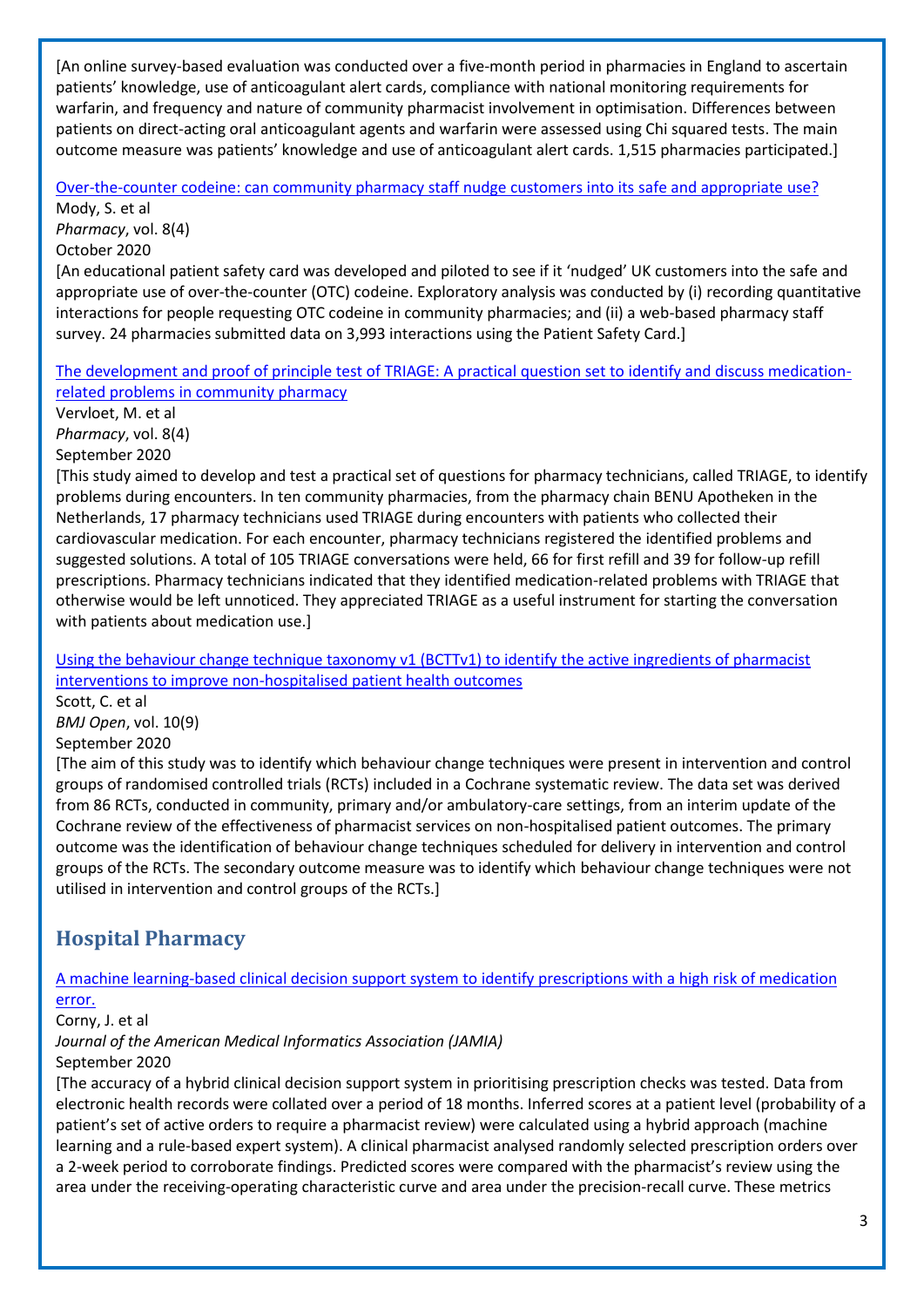were compared with existing tools: computerised alerts generated by a clinical decision support (CDS) system and a literature-based multi-criteria query prioritisation technique. Data from 10,716 individual patients (133,179 prescription orders) were used to train the algorithm on the basis of 25 features in a development dataset.]

#### [Community and hospital pharmacists in Europe: encroaching on](https://link.springer.com/article/10.1007/s11739-020-02496-9) medicine?

Garattini, L. et al *Internal and Emergency Medicine* September 2020

[This narrative review explains the historical background of pharmacy as a discipline between health and chemistry devoted to drug development, production and compounding. It explores the advocated shift from product to patient and the evolution of the pharmacist's role in healthcare, whilst considering the differences between the hospital and community setting.]

[Health economic evaluation of a clinical pharmacist's intervention on the appropriate use of devices and cost](https://www.sciencedirect.com/science/article/pii/S1743919120306245?via%3Dihub)  [savings: A pilot study](https://www.sciencedirect.com/science/article/pii/S1743919120306245?via%3Dihub)

Chasseigne, V. et al *International Journal of Surgery*, vol. 82 pp. 143-148

October 2020

[The purpose of this study was to assess the impact of a clinical pharmacist's intervention in the operating room on the non-compliant use of medical devices. The economic impact of the pharmaceutical intervention was also assessed. This was a single-centre prospective study carried out in the operating room of a University hospital in France over one year. Three surgical specialties: urologic, digestive and gynaecologic were audited after a preparatory phase to optimise usage of medical devices used for surgeries. The supply costs concerning the three specialties were compared before and after the pharmacist intervention.]

[Learning from practice: How East Lancashire Hospitals' Pharmacy service has embraced](https://www.mdpi.com/2226-4787/8/4/177) information technology

Gray, A. et al *Pharmacy*, vol. 8(4)

September 2020

["The Trust currently does not have an electronic patient record (ePR) or electronic prescribing and medicines administration (ePMA), although we do have electronic prescribing for chemotherapy. However, like all Trusts, we have many electronic systems which offer interoperability, or can support making it easier for the pharmacy team to do a good job. This article describes the many fronts we have worked on over the last ten plus years. Taken individually, the elements cannot be considered as revolutionary; together, they have helped us develop and deliver the safe, personal and effective pharmacy service that we call dedicated ward pharmacy."]

[Medication reviews in hospitalized patients: a qualitative study on perceptions of primary and secondary care](https://bmchealthservres.biomedcentral.com/articles/10.1186/s12913-020-05744-y)  [providers on interprofessional collaboration](https://bmchealthservres.biomedcentral.com/articles/10.1186/s12913-020-05744-y)

Walraven, B. et al

*BMC Health Services Research*, vol. 20(1)

September 2020

[The aim of this qualitative study was to gain insight into the perceptions of primary and secondary care providers on interprofessional collaboration on medication reviews in hospitalised patients. 10 face-to-face semi-structured interviews and three focus group discussions were conducted with 20 healthcare providers from three hospitals and community health services in Amsterdam. Interviews were aimed at exploring general practitioners', community pharmacists', geriatricians', and hospital pharmacists' experiences, attitudes, and views of interprofessional collaboration. Focus groups consisted of representatives of all professional groups. Group discussion addressed three main questions: 1) What are the benefits of in-hospital medication reviews? 2) What are the barriers to inhospital medication reviews from an interprofessional collaboration perspective? 3) Given the barriers mentioned, how should this interprofessional collaboration between primary and secondary care be designed? Data were analysed using a thematic-content approach.]